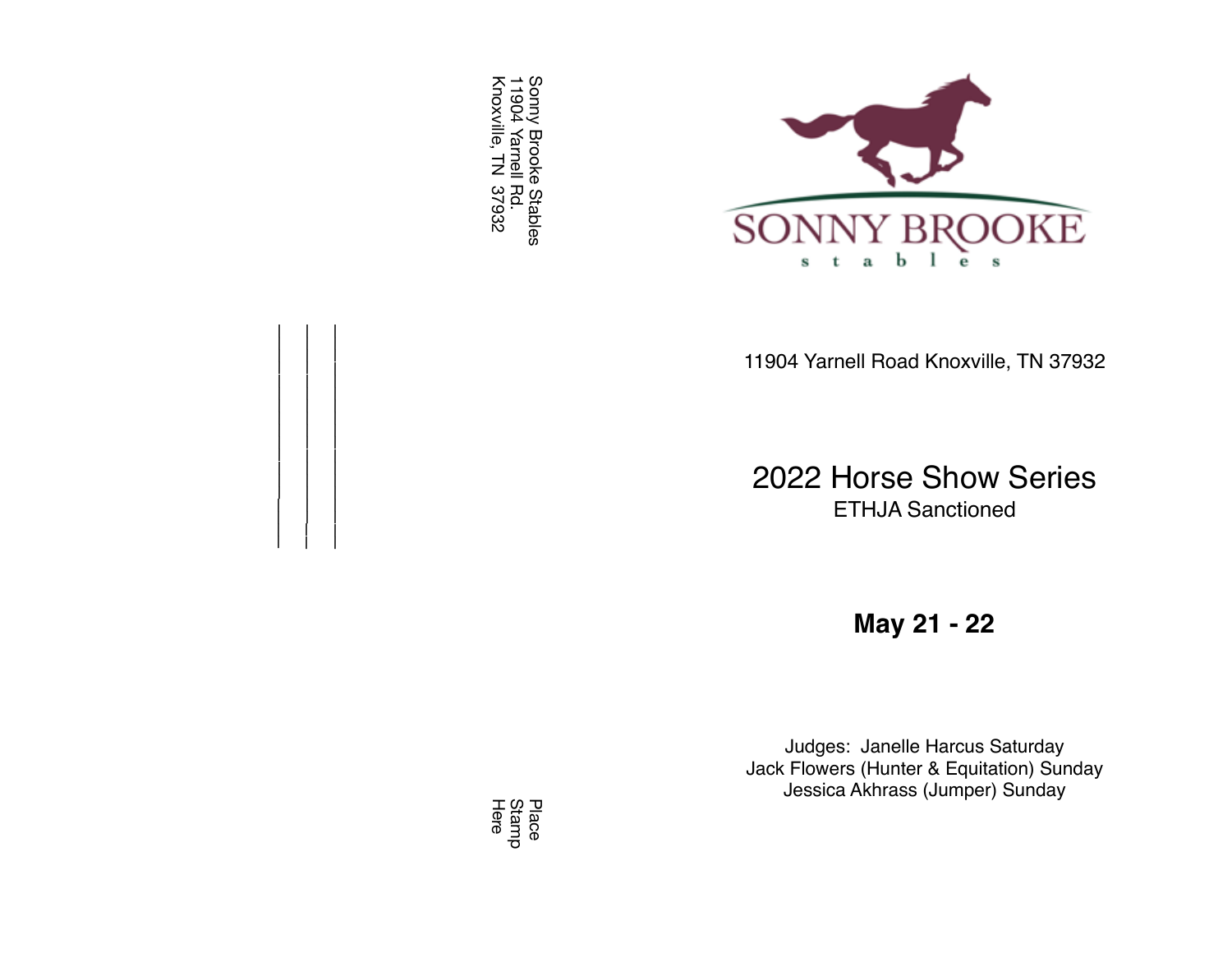### Rules and Regulations

• ASTM/SEI approved helmets are to be worn at all times when mounted.

• All riders or parent/guardian (if rider is under 18) must sign a release. No one is allowed in the ring without a completed release.

• Martingales are not permitted in any flat classes, equitation flat classes, or the flat phase of any Medal class. Unconventional tack or equipment will only be permitted at the judge's discretion.

• The show management reserves the right to combine or split classes in accordance with all association guidelines and as they deem necessary.

• The show management reserves the right to deny any entry.

• Sonny Brooke Stables, Krystle Bridges, Natalie Miller, The Show Management and all connections assume no liability for the loss or damage to any person or to personal property (including, but not limited to, death, injury, or damage to automobiles, trailers, horses, equipment, etc)

• The horse show is governed by the rules of ETHJA, USHJA, and USEF. To be eligible for year-end awards, the exhibitor, the owner and the horse or pony must be registered with the association. Applications are available from the show secretary.

- Negative coggins required. Recent EHV vaccine is strongly recommended.
- Veterinarian: Dr. Matt Paxton, Pinnacle Equine Hospital: 865-983-8922
- Concessions and restroom will be available at the show.
- Both rings and derby field open for schooling Friday 2 pm to 6 pm
- Derby field available for hacking only Saturday and Sunday

### Year End Circuit Awards

- There will be a one time recording fee for 2022 of \$5.00 for each horse or pony. The points for each horse or pony will count as soon as they are recorded. At the end of the show series, the high point here or pony in each division will be awarded the year-end award. This will be in October 2022.
- Recording forms will be provided and should be filled out and give to the show secretary. You must record your horse or pony before the points will count. Points are not retroactive.
- Show management reserves the right to determine what division will offer year end awards based on participation through out the year. For example a division that didn't fill and run at least 3 of the 5 shows offered. Fill being defined as all classes in the division were entered by 3 or more horses.

### Show Fees

• Entry fees: \$60.00 per division. Jumper classes \$20.00. Hunter Derby \$40.00. See list of featured classes for entry fees

- Office/Facility fee: \$25.00 per entry
- Non-Showing/ Schooling fee: \$40.00
- Stabling available for \$40.00 per day or \$85.00 Friday-Sunday.
- Pre-Entries are encouraged. Please send entries via email to krystle@sonnybrookestables.com or via text to 865-809-3660.

• All show fees are due in full and must be paid before leaving the show grounds. Participants competing both days may settle their bill in full on the last day. We accept cash, checks or venmo @Sonny-Brooke-1

#### Awards

• Six Ribbons will be awarded in each class. Champion and Reserve will be awarded in all divisions.

• See list of featured classes for other prizes

#### **Directions**

• Use this address in your GPS: 11904 Yarnell Rd. Knoxville, TN 37932

Hotels

- Comfort Suites (865) 675-7585
- Country Inn & Suites (865) 675-9800

Show Manager & Course Designer: Krystle Bridges (865) 809-3660

### Hunter Divisions

**Warm up class** Judge's card to be open throughout the day. You may do your trip at any time.

**Beginner Rider Hunter** Open to amateur or junior riders on horses or ponies who have not shown over fences above 18". Riders may enter other classes with fences 18" and under, as well as any under saddle classes. Flat class to walk and trot. Fences 18". Courses may be trotted and/or cantered. Simple changes not to be penalized. To be judged as a hunter class with emphasis on suitability and consistency.

**Mini Hunter** Open to any horse or pony and any rider. Fences 18" or 2'. To retain eligibility in the beginner rider divisions, these riders must jump 18". Flat class to walk/ trot only.

**Pleasure Hunter** Includes these 3 classes: 1)Pleasure walk/trot 2) pleasure walk/trot/ canter 3) Hunter hack - 2 fences 18" and a flat phase to work both directions at the walk/ trot/canter. To be judged as a pleasurable ride, manners, and attitude to be taken into consideration.

**Short Stirrup Hunter** Open to riders 12 years of age and younger on ponies in their first or second year of showing over fences 2' or higher. Pony/Rider combination may not cross enter into the Pony Hunter division at the same show. Fences 2'.

**Long Stirrup Hunter** Open to riders of any age on horses; or riders 12 and over on ponies in their first or second year of showing over fences 2' or higher. Pony/Rider combination may not cross enter into the Pony Hunter division at the same show. Fences 2'.

**Schooling Hunter** Open to horses and ponies and any rider. Fences 2' or 2'6" **Pony Hunter** Open to ponies ridden by junior riders. Small 2'. Medium 2' or 2'6". Large 2' 6".

**Pre-Child/Adult Hunter** Open to junior or amateur riders mounted on horses. Fences 2'6". May not cross-enter into the Children's Hunter or Adult Hunter at the same show. **Children's Hunter** Open to junior riders on horses. Fences 3'. May not cross enter in the Pre-Children's Hunter at the same show.

**Adult Amateur Hunter** Open to amateur riders on horses. Fences 3'. May not cross enter into the Pre-Adult Hunter at the same show.

**Green Hunter** Open to horses and ponies in their 1st or 2nd year of showing over fences 2' or higher. Fences 2', 2'6", or 3'. No restrictions on the rider. Adults may ride ponies.

**Hunter Derby** First round (classic) will receive a base score plus 1 bonus point for each high option taken. Top 10 horses/ponies will return for a second round (handy) and receive a base score plus 1 pony for each high option taken. Combined scores will determine placings 1-6 will receive points. There must be 4 entries to fill the class. Available at 2', 2'6" and 3'.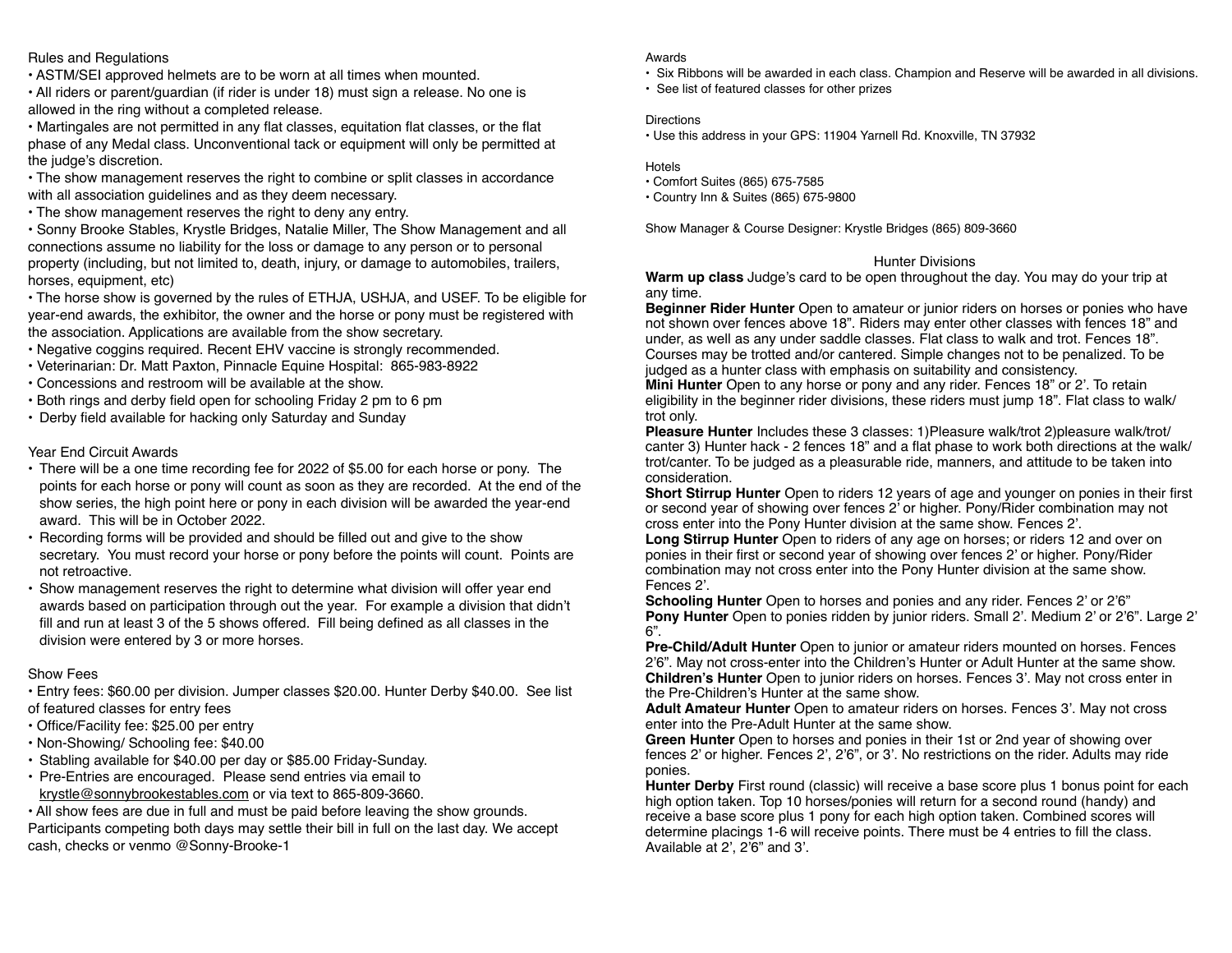#### Equitation Divisions

**Ground Rail Equitation** Open to junior and amateur riders who have not shown over fences 18" or higher. Simple course, no change of directions. COURSES MUST BE TROTTED. Cantering to be penalized. Riders may only cross enter into ETHJA Cross Rail Equitation. To be judged on riders' ability to effectively control the horse and equitation. This division will consist of three classes. Two over poles classes and one walk/trot under saddle.

**Cross Rail Equitation** Open to junior and amateur riders who have not shown over fences 18" or higher. Courses must be trotted. Riders may cross enter into the Ground Rail.

**Beginner Rider Equitation** Open to beginner riders eligible for the Beginner Rider Hunter. Division description same as Beginner Rider Hunter but judged as equitation. **2' Equitation** Open to short and long stirrup riders. Fences 2'.

**Equitation 14 & Under** Open to riders 14 years of age and younger. Fences 2' or 2'6". **Equitation 15-17** Open to riders 15-17 years of age. Fences 2'6" or 3'. May be combined with Adult Equitation.

**Adult Equitation** Open to adult amateur riders. Fences 2'6" or 3'. May be combined with 15 - 17 Equitation.

**ETHJA Mini Medal** Open to junior or amateur riders on horses or ponies. Courses must have at least two (2) changes of direction. The top fifteen (15) riders (including ties) at the end of the season will qualify for finals. Testing on the flat is required (75% over fences 25% flat). Further testing is optional. USEF Tests 1-12. Fences 2' with no boxers **ETHJA Pony Medal** Open to junior members on ponies. Courses must have at least two (2) changes of direction. The top fifteen (15) riders (including ties) at the end of the season qualify for the finals. Testing on the flat is required (75% over fences, 25% flat). Further testing optional. USEF tests 1-12. Fences 2'6" or 3'. May be combined with the Pony and/or Adult Medal.

**ETHJA Junior Medal** Open to junior riders on horses. courses must have at least two(2) changes of direction. the top fifteen (15) riders (including ties) at the end of the season will qualify for finals. Testing on the flat is required (75% over fences, 25% flat). Further testing optional. USEF test 1-12. Fences 2'6 or 3'. May be combined with the Pony and/or Adult Medal.

**ETHJA Adult Medal** Open to adult riders on horses. Courses must have at least two (2) changes of direction. May be combined with the Pony and/or Junior Medal. The top fifteen (15) riders will qualify for finals. Testing on the flat is required (75% over fences 25% flat). Further testing is optional. USEF Tests 1-12. Fences 2'6" or 3'.

#### Jumper Divisions

**Low Jumpers** Fences under 1.0m (3'3") Open to any horse/rider combination which has never shown in any ETHJA or USEF rated jumper competitions over fences 1.0m or higher.

Puddle Jumper Fences 0.70m Hopeful Jumper Fences 0.80m Green Jumper Fences 0.90m

**High Jumpers** Open division. Fences 1.0m and higher.

Schooling Jumper Fences 1.0m Modified Jumper Fences 1.10m Open Jumper Fences 1.20m

Make plans to attend our other 2022 horse shows!

# **June 18 - 19**

Featuring: \$2000 Hunter Derby & Tadpole Derby Judges: TBD & Amy Ripple

## **September 24 - 25**

Featuring: \$1000 Tadpole & Equitation Classics Judges: Jill Caldwell & Trena Kerr

## **October 29 - 30**

Featuring: \$500 Double Points Classics & Costume Class Judges: Tori Bentley & Holli Adams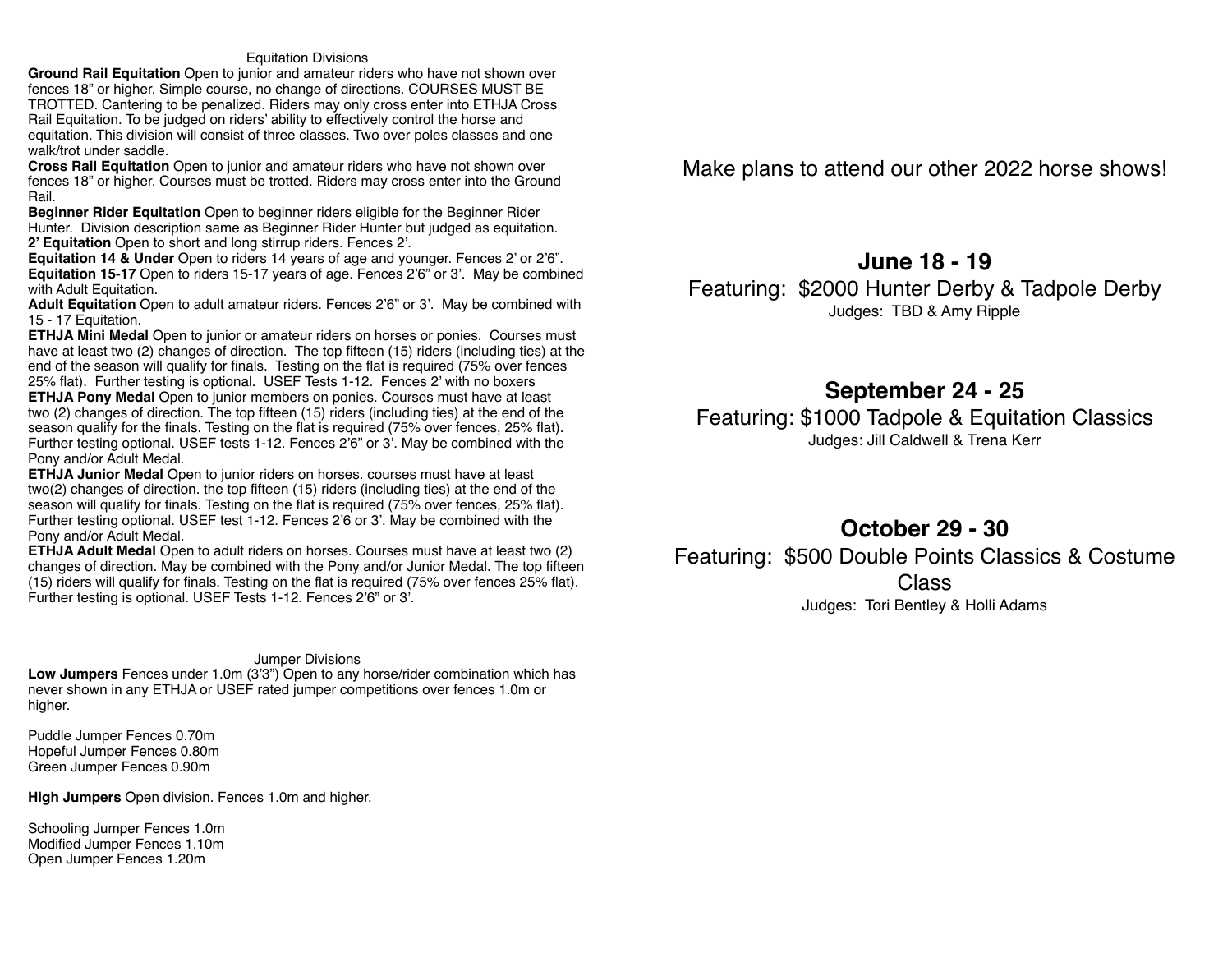## **May 21 Saturday Schedul e**

Open Schooling in the Upper Ring until 10:15a m Lower Ring Schooling until 8:15 a m

Lower Ring starts at 8:30a m

Upper Ring starts at approx. 10:30a m

- 1. Red/Blue Warm Up (all Day )
- 2. Ground Rail Equitation Fla t
- 3. Ground Rail Equitatio n
- 4. Ground Rail Equitatio n
- 5. Mini Cross Rail Equitation Fla t
- 6. Mini Cross Rail Equitatio n
- 7. Mini Cross Rail Equitatio n
- 8. Pleasure Hunter W/T
- 9. Pleasure Hunter W/T/ C
- 10. Pleasure Hunter Hac k
- 11. Lead Line Equitatio n
- 12. Beginner Rider Hunter O/ F
- 13. Beginner Rider Hunter O/ F
- 14. Beginner Rider Hunter U/ S
- 15. Beginner Rider Equitation Fla t
- 16. Beginner Rider Equitation O/ F
- 17. Beginner Rider Equitation O/ F
- 18. Mini Hunter O/ F
- 19. Mini Hunter O/ F
- 20. Mini Hunter U/ S
- 21. Short Stirrup Hunter O/ F
- 22. Short Stirrup Hunter O/ F
- 23. Short Stirrup Hunter U/ S
- 24. Long Stirrup Hunter O/ F
- 25. Long Stirrup Hunter O/ F
- 26. Long Stirrup Hunter U/ S
- 27. 2' Equitation Fla t
- 28. 2' Equitation O/ F
- 29. 2' Equitation O/ F
- 30. Mini Meda l
- 31. Schooling Hunter O/ F
- 32. Schooling Hunter O/ F
- 33. Schooling Hunter U/ S
- 34. 14 & Under Equitation Fla t
- 35. 14 & Under Equitation O/ F
- 36. 14 & Under Equitation O/ F
- 37. Pony Hunter O/ F
- 38. Pony Hunter O/ F
- 39. Pony Hunter U/ S
- 40. ETHJA Pony Meda l 41. Pre-Child/Adult Hunter O/ F 42. Pre-Child/Adult Hunter O/ F 43. PreChild/Adult Hunter U/ S 44. 15 - 17 Equitation Fla t 45. 15 -17 Equitation O/ F 46. 15 -17 Equitation O/ F 47. Adult Equitation Fla t 48. Adult Equitation O/ F 49. Adult Equitation O/ F 50. ETHJA JR Meda l 51. ETHJA Adult Meda l 52. Children's Hunter O/ F 53. Children's Hunter O/ F 54. Children's Hunter U/ S 55. Adult Hunter O/ F 56. Adult Hunter O/ F 57. Adult Hunter U/ S 58. Green Hunter O/ F 59. Green Hunter O/ F 60. Green Hunter U/ S
- 61. Hunter Derb y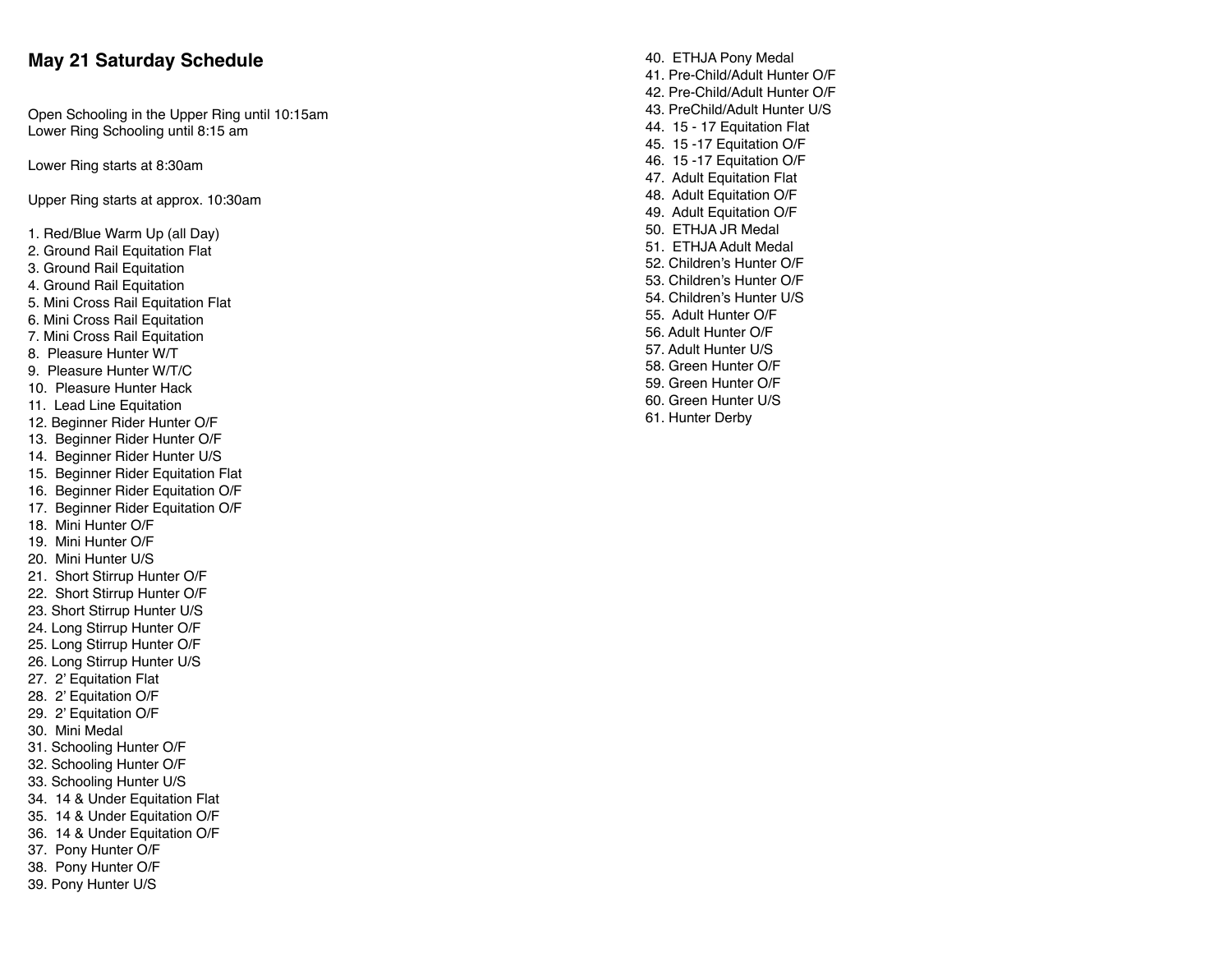## **May 22 Sunday Schedul e**

Open Schooling in the Lower Rin g Upper Arena open for Hacking Only before 8:00a m Schooling breaks will be allowed for jumper riders and schooling jumps provide d

Upper Ring starts 8:00a m

- 70. Puddle Jumper s
- 71. Puddle Jumper s
- 72. Hopeful Jumper s
- 73. Hopeful Jumper s
- 74. Green Jumper s
- 75. Green Jumper s
- 76. Schooling Jumper s
- 77. Schooling Jumper s
- 78. Modi fied Jumper s
- 79. Modi fied Jumper s
- 80. Open Jumper s
- 81. Open Jumper s

#### **Lower arena Start 8:3 0**

- 1. Red/Blue Warm Up (all Day )
- 2. Ground Rail Equitation Fla t
- 3. Ground Rail Equitatio n
- 4. Ground Rail Equitatio n
- 5. Mini Cross Rail Equitation Fla t
- 6. Mini Cross Rail Equitatio n
- 7. Mini Cross Rail Equitatio n
- 8. Pleasure Hunter W/T
- 9. Pleasure Hunter W/T/ C
- 10. Pleasure Hunter Hac k
- 11. Lead Line Equitatio n
- 12. Beginner Rider Hunter O/ F
- 13. Beginner Rider Hunter O/ F
- 14. Beginner Rider Hunter U/ S
- 15. Beginner Rider Equitation Fla t
- 16. Beginner Rider Equitation O/ F
- 17. Beginner Rider Equitation O/ F
- 18. Mini Hunter O/ F
- 19. Mini Hunter O/ F
- 20. Mini Hunter U/ S
- 21. Short Stirrup Hunter O/ F
- 22. Short Stirrup Hunter O/ F
- 23. Short Stirrup Hunter U/ S
- 24. Long Stirrup Hunter O/ F
- 25. Long Stirrup Hunter O/ F
- 26. Long Stirrup Hunter U/ S

27. 2' Equitation Fla t 28. 2' Equitation O/ F 29. 2' Equitation O/ F 30. Mini Meda l 31. Schooling Hunter O/ F 32. Schooling Hunter O/ F 33. Schooling Hunter U/ S 34. 14 & Under Equitation Fla t 35. 14 & Under Equitation O/ F 36. 14 & Under Equitation O/ F 37. Pony Hunter O/ F 38. Pony Hunter O/ F 39. Pony Hunter U/ S 40. ETHJA Pony Meda l 41. Pre-Child/Adult Hunter O/ F 42. Pre-Child/Adult Hunter O/ F 43. PreChild/Adult Hunter U/ S 44. 15 - 17 Equitation Fla t 45. 15 -17 Equitation O/ F 46. 15 -17 Equitation O/ F 47. Adult Equitation Fla t 48. Adult Equitation O/ F 49. Adult Equitation O/ F 50. ETHJA JR Meda l 51. ETHJA Adult Meda l 52. Children's Hunter O/ F 53. Children's Hunter O/ F 54. Children's Hunter U/ S 55. Adult Hunter O/ F 56. Adult Hunter O/ F 57. Adult Hunter U/ S 58. Green Hunter O/ F 59. Green Hunter O/ F 60. Green Hunter U/ S